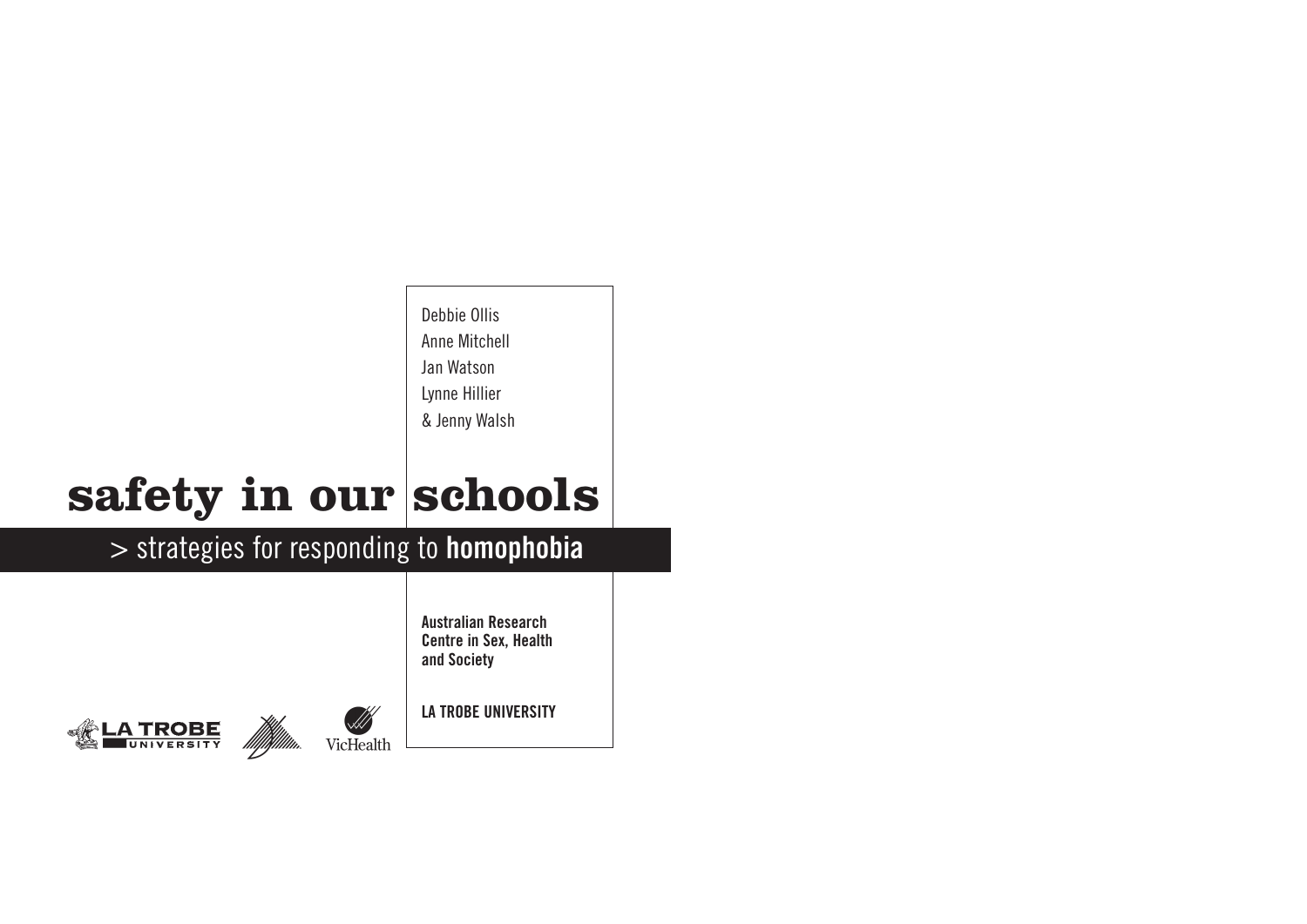| $1 >$ introduction                                                                                                                                                                                                                                                                                                                                                                                                                                                                                                                                                                                                                                                                                                                                                                                                                                                                                                                                                                                                                          |                                                                            | $2 >$ are there gay students in schools?                                                                                                                                                                                                                                                                                                                                                                                                                                                                                                                                                                                                                                                                                                                                                                                                                                                   |
|---------------------------------------------------------------------------------------------------------------------------------------------------------------------------------------------------------------------------------------------------------------------------------------------------------------------------------------------------------------------------------------------------------------------------------------------------------------------------------------------------------------------------------------------------------------------------------------------------------------------------------------------------------------------------------------------------------------------------------------------------------------------------------------------------------------------------------------------------------------------------------------------------------------------------------------------------------------------------------------------------------------------------------------------|----------------------------------------------------------------------------|--------------------------------------------------------------------------------------------------------------------------------------------------------------------------------------------------------------------------------------------------------------------------------------------------------------------------------------------------------------------------------------------------------------------------------------------------------------------------------------------------------------------------------------------------------------------------------------------------------------------------------------------------------------------------------------------------------------------------------------------------------------------------------------------------------------------------------------------------------------------------------------------|
| Australian research about young people has found<br>that schools can be very unsafe for students who                                                                                                                                                                                                                                                                                                                                                                                                                                                                                                                                                                                                                                                                                                                                                                                                                                                                                                                                        | School is a less<br>safe place<br>for some<br>students than<br>for others. | Many young people experience strong emotional feelings towards people of both<br>sexes in adolescence irrespective of their subsequent sexual identity. Fearing<br>rejection, ridicule, or violence if anyone were to find out, most students do their<br>best to keep these feelings to themselves. Despite this, surprising results have<br>consistently been found in a range of surveys.<br>In 1997 the Commonwealth Department of Health and Family Services commissioned<br>research to document students' knowledge, attitudes and practices in relation to<br>sexual health. A question on sexual attraction was included. Three thousand Year<br>10 and 12 students from every State and Territory in Australia completed the<br>survey. Of those students, 8-9% said that they had experienced sexual attraction                                                                 |
| are, or perceived to be, gay, lesbian, or bisexual.<br>Research has also found that many teachers are reluctant to address issues<br>to do with homosexuality, especially in relation to students. Like the rest of the<br>community, school staff have a range of beliefs and concerns about<br>homosexuality. Unlike the rest of the community, teachers work with many young<br>people from diverse backgrounds representing different values, religious<br>beliefs, and family expectations.<br>When it comes to violence and harassment, individual or public beliefs<br>and concerns about homosexuality are not the central issue. Rather, the issues<br>are that some young people are experiencing persecution at school, feel<br>frightened about attending school, and feel unable to get support.<br>This booklet provides a summary of issues to help make schools safer for<br>gay, lesbian and bisexual students and staff, so that they can participate and<br>achieve in the full range of school programs and activities. |                                                                            | to the same sex (Lindsay, Smith, & Rosenthal, 1997).<br>In 1996 the National Centre in HIV Social Research conducted similar research<br>with 1,200 rural high school students between 14 and 16 years. 11% said that<br>they had experienced sexual attraction to the same sex (Hillier, Warr, & Haste 1996).<br>A national report on the sexuality, health and well-being of same-sex attracted<br>young people conducted in 1998 found that:<br>$>$ 13% had been physically abused.<br>> 46% of had been verbally abused.<br>> Nearly 70% of this abuse had happened at school:<br>• 60% by other students,<br>• 10% by friends,<br>• 3% by teachers.<br>These figures do not include the large numbers of young people who, although not<br>same-sex attracted, still experience homophobic discrimination based on a<br>perception that they are gay or lesbian (Hillier et al 1998). |
|                                                                                                                                                                                                                                                                                                                                                                                                                                                                                                                                                                                                                                                                                                                                                                                                                                                                                                                                                                                                                                             |                                                                            | safety in our schools > strategies for responding to homophobia                                                                                                                                                                                                                                                                                                                                                                                                                                                                                                                                                                                                                                                                                                                                                                                                                            |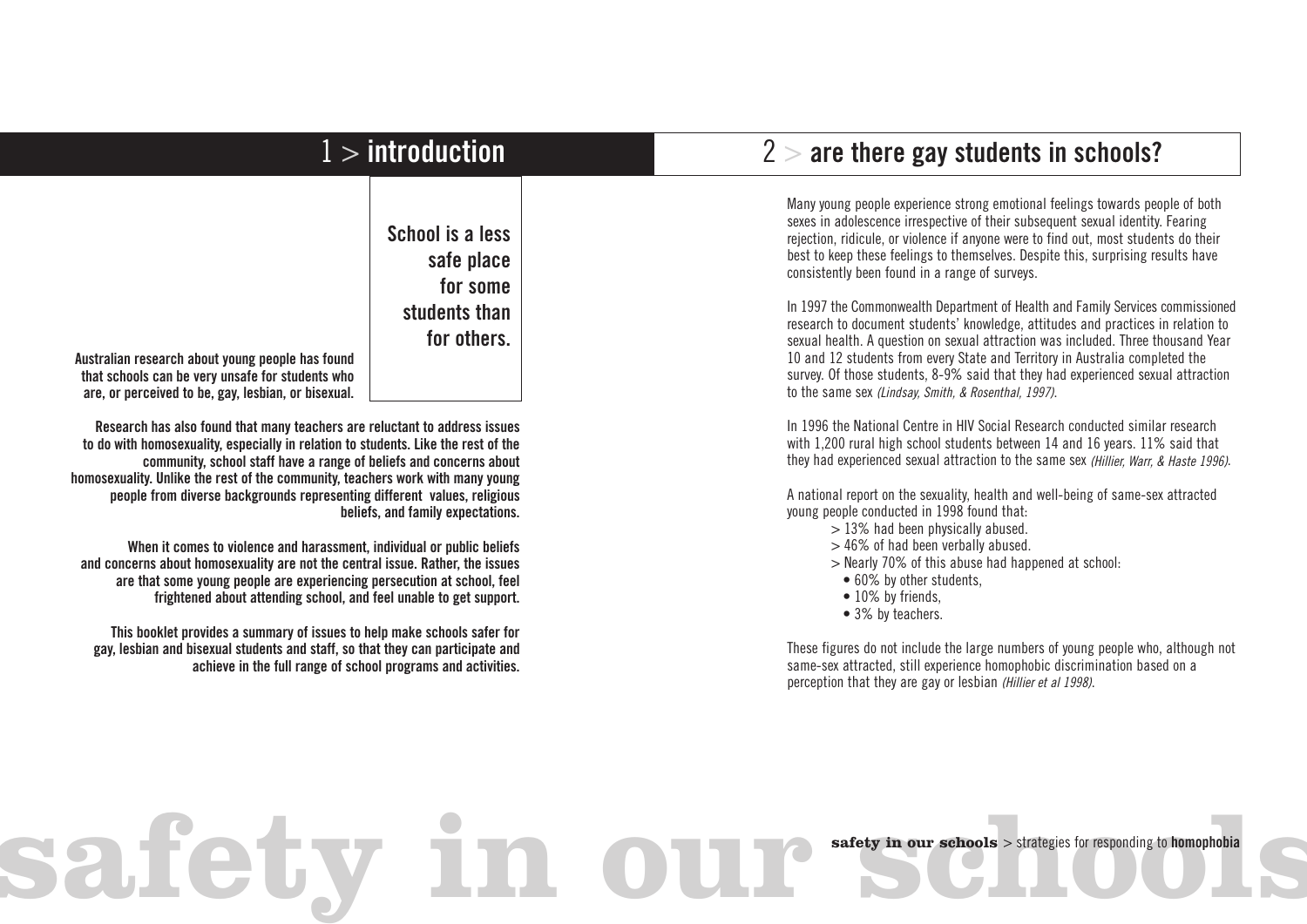### 3 > **being same-sex attracted at school**

#### **what do you think about homosexuality?**

*"Kill them" "They need aborting" "My Dad always told me something about Adam and Eve. He always said God made Adam and Eve not Adam and Steve.*

Some comments made in a Year 11 boys' focus group

The climate of homophobia apparent in many schools is a cause of great concern for the welfare of young people who are same-sex attracted. Feeling safe is essential to a person's well-being and requires more than just freedom from physical harm. Watching others become targets of abuse or social outcasts can have as significant an impact on a young person's sense of security, and consequently their educational opportunities, as physical violence.

*'I am most afraid about what will happen at school. I know that I will get verbally harassed a hell of a lot but I'm hoping physical abuse won't happen'* M, 15 years.

Young people vet each others' behaviour constantly. Many boys, especially, have a very narrowly defined

range of acceptable masculine behaviour. Reminders of the unacceptability of homosexuality are constant, in the form of teasing, insults, and harassment. For example, the word 'gay' has become synonymous with anything that is stupid or bad. This language remains one form of vilification that goes largely unchallenged.

#### *" Homosexuals! That's all boys talk about. The main insult to each other is to say that the other person is gay"*  Year 11 girls' focus group.

Many students who are same-sex attracted compare their experience to those who suffer racism, and complain about their school's failure to act when they see that racist behaviour is not tolerated *(Hillier et al 1998)*. The lack of public support often leads these students to feel isolated, lonely and fearful. Perhaps, not surprisingly, much higher levels of substance use have emerged among same-sex attracted young people than in the general youth population.

#### **check the research**

 $>$  11% of SSAY have injected drugs compared to 1% of the general population.  $> 14$  to 18 year old SSAY drink alcohol more than those of comparable age. > Those who have experienced rejection and abuse are more likely to report using marijuana and heroin. *(Lindsay, Smith & Rosenthal 1997)*

*'My childhood up until I reached high school was pretty good.* 

**"** everything they<br>wed at the time it<br>like that would<br>ot, but every day<br>(whether or not<br>adults including<br>myone that I was<br>leed that wouldn't<br>ge rooms and<br>wallowing tablets<br>M, 18 years. *I wasn't sporty or outgoing but I had a couple of close friends and I enjoyed doing the stuff you do when you live in the country, yabbying, swimming in the river etc. I loved reading and I was top of the class academically. When I entered high school everything changed... When the name-calling started I then started to hate myself because although I was denying everything they said, I knew it was probably true. I believed at the time it was evil and sinful and dirty and people like that would die from AIDS. I didn't want to be a faggot, but every day other kids were reminding me that I was (whether or not they believed it themselves).*

*I never felt I could discuss this with any adults including my teachers. The only time I ever told anyone that I was having problems was when I had a nosebleed that wouldn't stop (another kid had hit me in the change rooms and the teacher had seen him).*

*The teacher told me to forget about it. When I finally decided to end it all by swallowing tablets that's when I was able to get some help.* M, 18 years.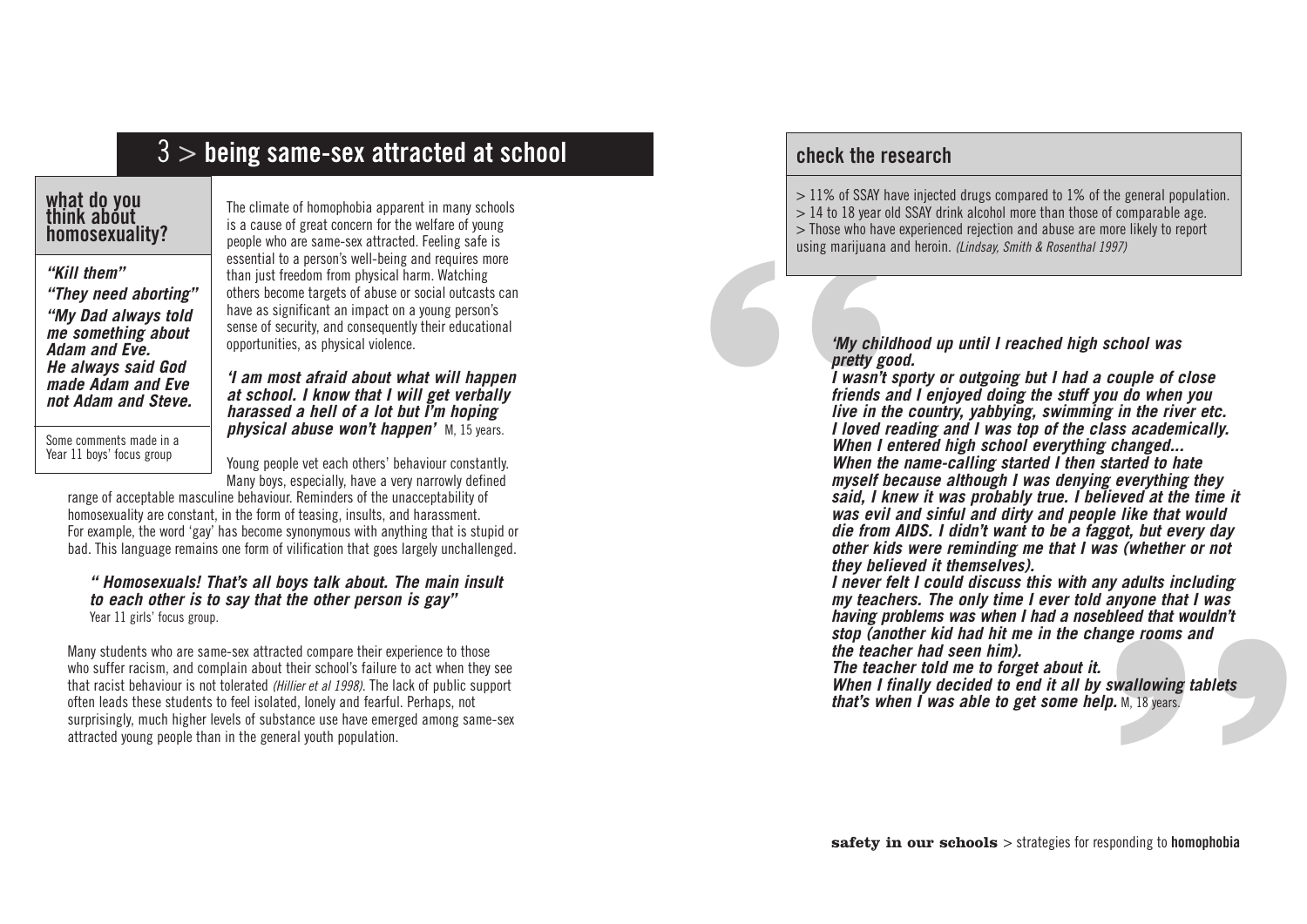### 4 > **dealing with community concerns**

*'[Teachers]... felt the risks for teachers were manifold, including those of personal involvement, professional vulnerability, public outcry, legal harassment and alienation' (Harrison, Hillier & Walsh 1996, p77).*

Many teachers express concern about how individual community members may respond if the teacher appears to be 'pro-homosexual'. In this context the idea of individual teachers implementing new policy directions on their own is unrealistic and undesirable. It is important that teachers and principals

know they have the backing of State, Territory and Commonwealth legislation *(see section 9: Policy and Legislation)*. Indeed, schools have legal responsibilities for the duty of care of students and their staff. The Victorian Equal Opportunity Act 1995 states that:

*'Staff and students have a right to be treated fairly by staff and fellow students regardless of gender, sexual orientation, and race.' (Equal Opportunity Commission, 1996, p3).*

Significantly the Equal Opportunity Commission explains that:

*'Inaction may also amount to an implicit authorisation or encouragement of discrimination or sexual harassment. This means that a teacher or principal who 'turns a blind eye' to discrimination or sexual harassment by students may be liable on the basis of authorising or assisting discrimination' (Equal Opportunity Commission, 1996, p14).*

*'Homophobia can exist at both a personal and cultural level. Homophobic people can experience an individual emotional response, which may include fear, prejudice, loathing and hatred. These responses may manifest themselves in violence. A society may discriminate against lesbian women and gay men and deny them the rights enjoyed by other members of the society. Learning to recognise and understand difference is a first step towards countering homophobia.'* 

*(Mates: HIV Related Discrimination NSW Department of School Education 1994)*

### 5 > **dealing with homophobia**

The most important response to homophobia is to acknowledge it and do something about it. At it's simplest it involves:

> not assuming the whole world is heterosexual

> not assuming that heterosexuality is superior to homosexuality

> challenging homophobic violence

> not supporting homophobia by remaining silent.

*'Because I was very out to my friends and people at school I got a lotta shit off people, and it's strange you know because if a kid's being racist or sexist the teachers jump all over it but if you're getting picked on because of your sexuality they don't do nothing to try to stop it happening'* (M, 18yrs).

Prejudice is often seen as something that is unchangeable. While we would not advocate special lessons on homosexual vilification, classroom programs about homophobia have been found to create a shift in the attitudes of students, particularly when attributes of discrimination such as race and sex were used as a basis for understanding *(Harrison 1998).*

*"I always thought I'd feel that way but recently I learned that it [sexual orientation] doesn't make any difference. Who's to say a lesbian is going to jump you. She may not even be attracted to you. And even if she was, the fear of trying it when they know you're not [gay] will keep them away."* (F, 16yrs)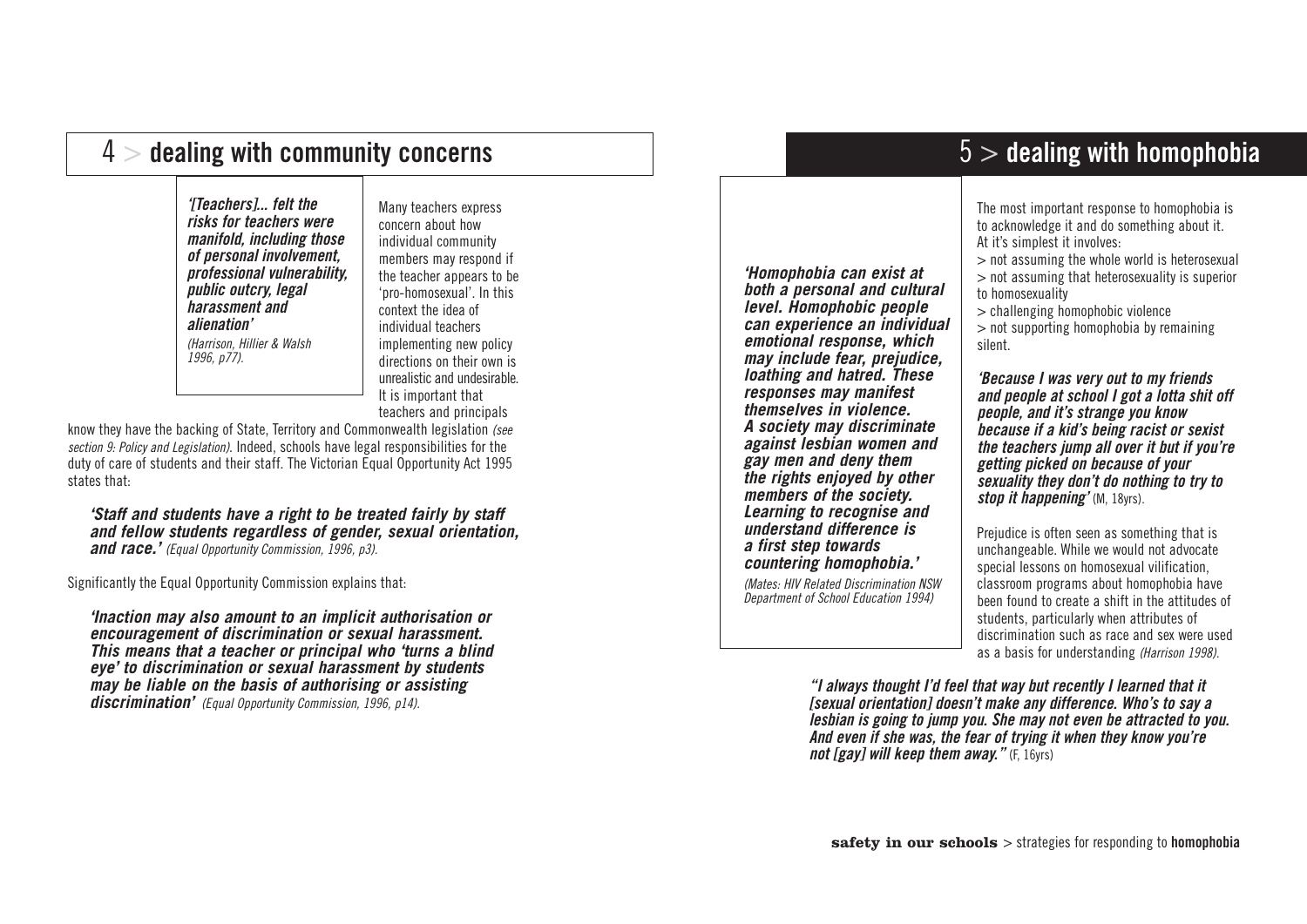*"I once showed an anti-homophobia video to my class, and the uproar it caused left me feeling like I'd done the worst possible thing...* 

ss, and<br>out an<br>out an<br>md in the<br>it. Boys and<br>e, that they<br>ing boys go<br>minate boy,<br>time<br>not "I once showed a<br>the uproar it cause<br>possible thing...<br>The incredible thin<br>evaluation form of<br>privacy of the for<br>girls said they ha<br>"should" know it, is on about pooftas<br>One boy even said<br>and he copped a<br>he'd heard somed<br>a *The incredible thing was that I asked the kids to fill out an evaluation form on what they thought of the video, and in the privacy of the form they said they really appreciated it. Boys and girls said they hadn't talked about this subject before, that they 'should' know it, and that the girls were sick of hearing boys go on about pooftas all the time.* 

*One boy even said 'thank you'. As he was a very effeminate boy, and he copped a lot, I imagine that this was the first time he'd heard someone say that gay discrimination was not acceptable'.* (teacher)

### 6 > **creating and maintaining a safe & supportive whole school learning environment**

#### **6.i Taking a whole-school approach**

#### '*Society makes it not so great so I don't feel great. If society accepted it, I would feel great'* (M, 15yrs).

The classroom is not the only place in which safety is an issue. A whole-school approach requires action beyond the implementation of the formal curriculum. It means ensuring that policy, guidelines, procedures and practices reinforce the messages students learn through curriculum content.

It is important to consider the whole school environment and to determine ways to make it a safe place for all students. Staff should pay attention to what happens in:

- > individual classes/classrooms
- > corridors
- > library
- > gymnasium
- > canteen
- > toilets
- > locker areas
- > playground/areas out of school buildings
- > sports areas (in and out of school)
- > camp
- > excursions
- > travel and bus pick-ups at school
- > on the way to and from school by foot, bike or public transport.

#### **6.ii Discrimination and harassment**

Acknowledging diversity is a positive way to address discrimination or harassment. Education programs which affirm the sexual diversity of students have the potential to affect the educational opportunities of these students and improve many aspects of their health and safety.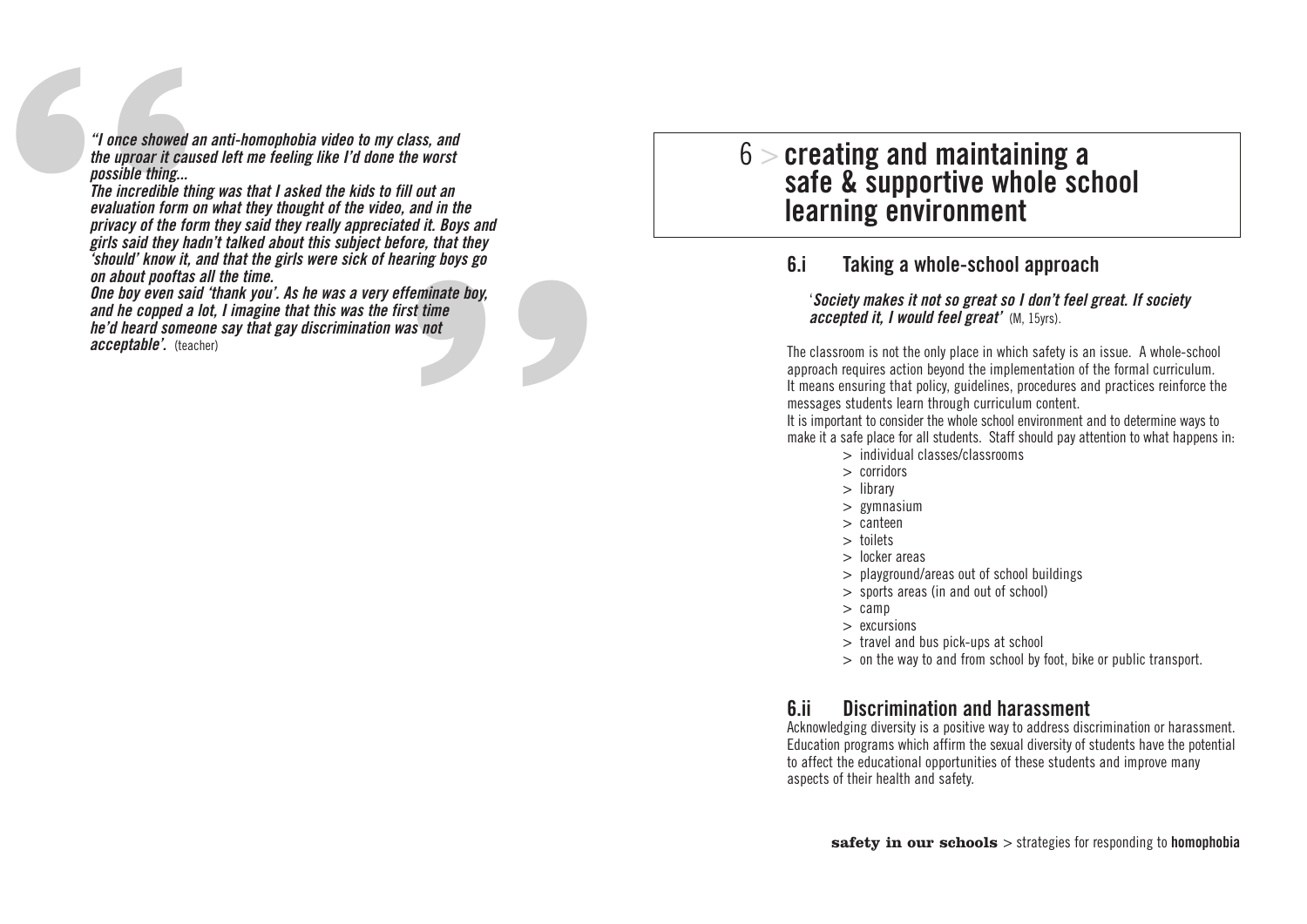*"Schools which succeed in countering discrimination and harassment are likely to have established an inclusive and supportive environment*

- 
- do not engage in discriminatory and harassing behaviour;<br>• feel confident to explore issues of identity, difference and similarity;<br>• frequently reflect on their own attitudes and behaviours;<br>• recognise what they value
- 
- 

• *continue to increase their knowledge and understanding of the nature, causes and history of discrimination and harassment of* 

*various kinds; • share their feelings about, and experiences of, discrimination and*

*harassment; • consider strategies to counter discrimination and harassment* 

*within the school and within the wider community, and; • know what action to take in the event of an incident of discrimination or harassment "*

(Department of Education 2000, Anti-Discrimination and Anti-Harassment Policy Support Materials Tasmania p.9).

#### **6.iii What can a school do to make a difference to the school environment?**

> Refer to existing departmental policy frameworks, State and Commonwealth anti-discrimination legislation etc (see Section 9 - 'Policy and Legislation').

> Develop partnerships with the community agencies that can provide support for SSAY students and teachers.<br>> Consult with community agencies including local council youth workers,

health professionals, health workers and researchers when developing programs to ensure they are inclusive of, or specifically targeted at, the experiences and needs of SSAY students.<br> $>$  Check that formal programs are coordinated with student welfare programs to

help link students to community health agencies.

> Provide professional development for school staff to critically reflect on their own assumptions and beliefs about young people with regard to issues of gender and sexuality and same-sex attracted young people.

> Provide information sessions or forums around a range of sexuality issues for parents, families and caregivers of young people.

> Encourage student welfare personnel to work with classroom teachers in

developing programs that reflect curriculum issues but also build on the welfare issues related to catering for diversity in sexual health. > Review student welfare and pastoral care procedures and strategies to ensure that they comply with State and Commonwealth anti-discrimination

legislation, with particular reference to the attribute of sexual identity. *(from Talking Sexual Health: National Framework for Education about STIs, HIV/AIDS and Blood-borne Viruses in Secondary Schools 1999)*

#### **6.iv Working with families**

Families' concerns about addressing these issues in schools usually focus around the fear of the "recruitment" of young people into homosexuality. Focussing on safety issues and the physical and emotional well being of young people can help parents feel more comfortable with the need to respond to homophobia. Violence and harassment ar e the problem, not the individual who is, or is presumed to be, gay or lesbian.

Suggestions for school actions:

> Providing opportunities for spokespeople from P-Flag (Parents and Friends of Lesbians and Gays) to tell personal accounts of their reactions as parents. > Although difficult to organise, workshops about adolescent sexuality including homosexuality ar e often appreciated.

> Provide opportunities, as in forums, for parents to have access to findings from research evidence. Research helps people to understand that the issue extends beyond the individual school.

It can be helpful to remind parents that a great many students:<br> $>$  struggle with confusion around strong emotional feelings towards people of both sexes in adolescence ir respective of their subsequent sexual identity > suffer as a result of homophobic violence irrespective of their sexual feelings. Rigid expectations about how girls and boys should 'be' can be damaging for all young people

> often feel extremely fearful of these emotions, making these experiences more significant than they need to be.

Families have strong concerns for the well-being of their children and most, given information and support, will endorse strategies designed to make schools safer places.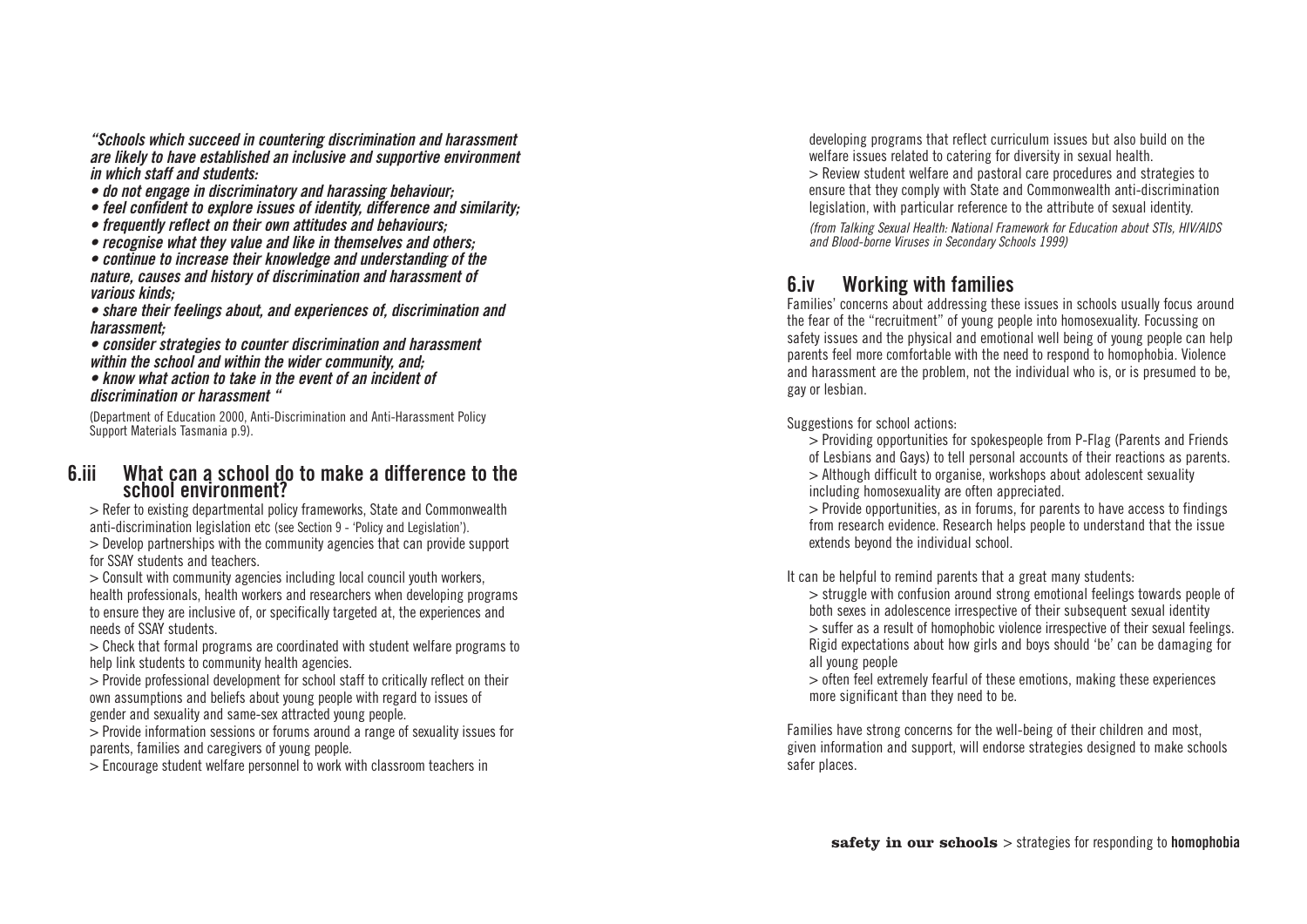#### **6.v What can a teacher do to make a difference to the school climate?**

*'It became increasingly obvious that on-the-spot interventions and mainstreaming approaches were the most effective ways of challenging homophobia. Implementing anti-homophobia strategies did not mean designing and teaching a two week unit for the classroom and then forgetting about the issue for the rest of the year'.* (Pallotta-Chiarolli 1995)

 $>$  Establish tolerance and non-harassment as a group norm, including non-harassment of gay men and lesbians.

 $>$  Be prepared to respond to anti-gay, anti-lesbian or anti-bisexual slurs just as you would racist or sexist slurs.

> Focus on challenging the negative opinions rather than the person.

 $>$  Don't expect to win or lose an encounter. The aim is to get information across. You are there to say things that need to be said, not to win.

 $>$  Avoid debating religious arguments. If a person has strongly held views it may be mor e productive to discuss sexuality issues in terms of how the person is feeling rather than debating ideas.

> You can still be supportive of lesbian, gay and bisexual young people even a few reference books, pamphlets and groups or refer to colleagues/counselors who do feel comfortable with discussing sexuality.

> Include sexual orientation issues in discussions of human rights and discrimination.

 $>$  Always assume that at least 10% of the people you're working with are gay or lesbian and that others will have gay, lesbian or bisexual family and friends.

> Openly express your support of gay, lesbian and bisexual people.

> Have appropriate resources on display and available. Where possible, ensur e that the environment in which you ar e working has a range of posters with positive images including people of diverse sexual orientations.

> Include different family forms in any discussion on family and community . It is very reassuring for young people to know that they are not abnormal because they don't conform to a notion of normalcy that is, in any case, inaccurate. When corresponding with caregivers of young people don't address mail to Mr. and Mrs. X unless you know this to be accurate.

*(from Liggins, S., Wille A., Hawthorne, S. & Rampton, L. 1994, Affirming Diversity, Auckland Education Unit, Family Planning New Zealand p 23-4).*

### 7 > **in the classroom**

(Some of the following material has been adapted from *Catching On* with permission from Department of Education, Employment and Training, Victoria)

### **7.i Setting ground rules**

It is important in any classroom for teachers and students to establish ground rules so that everyone knows what is expected in terms of their own behaviour and the behaviour of others.

Working within accepted ground rules is particularly important for activities that require sharing ideas, values and attitudes. Students need to feel safe and supported, not only by teachers but also by other students.

For ground rules to be really effective students should be involved in their development. If students find this hard to start with offer some of the following rules for discussion:

> Everyone has the right to speak.

> Each person is responsible for his or her own behaviour.

> Listen to different ideas without 'put-downs'.

> What other people say in class is confidential (although it is important to remember that this cannot be guaranteed).

 $>$  It is equally important to enable students to withdraw if they find issues personally confronting and to protect them from making harmful disclosures. In other words, every person has the right not to offer an opinion.

#### **7.ii So what do I do if....** Someone makes discriminatory comments?

One of the most effective and immediate challenges to homophobia in the school cultur e is simply to challenge homophobic language. Try the **NAC** approach:

- 1. **N**ame it: *'That's a problem'*
- 2. Refer to **A**greement; *'Our ground rules state no put-downs'*

3. Give **C**onsequences: *'If you use a put-down again you will have to follow disciplinary procedures'.*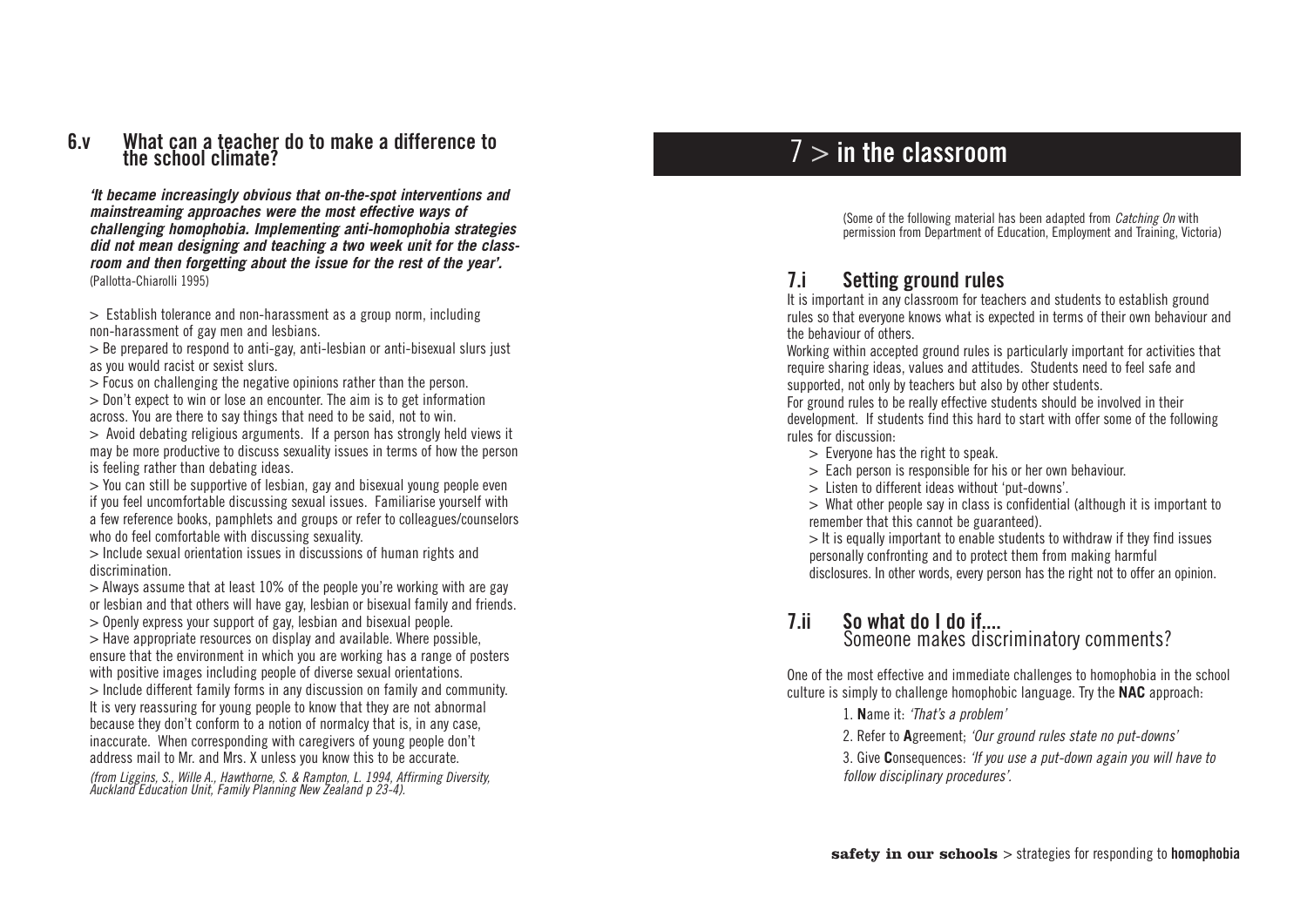For example, if students use words such as 'faggot', 'homo', 'leso' or 'queer', possible responses could include:

*• I have a friend/brother/sister who is gay/lesbian and I find your comment offensive.* 

*• I find words like 'wog', 'coon', 'retard', 'fag' and 'leso' offensive (include words you know that they will find offensive) (Liggins et al p.24).*

> **You are conducting a continuum activity with Year 8 students responding to the statement 'girls get it easier at school than boys'. One boy goes to the 'strongly agree' end of the continuum. You ask him why and he replies, "some boys**

> > **get it easy too, Matt gets it the easiest but he**

### **case study**  $>$  one

**> Respond immediately.**

**> Inform the student that you find the statement personally offensive.**

**acts like a girl."**

**> Ask the student if he knows why you have found the statement offensive > Ask the student to consider the statement in light of the agreed ground rules and what are the consequences if they are broken.**

**> Ask the student if he knows the rules about discriminatory language.**

**> Process that statement with the whole class, exploring and questioning students on the implications of the statement for all those involve**

#### **So what do I do if....**

A student tells me they want to talk to someone about their sexuality?

In any program that focuses on issues of human relationships and sexuality it is possible that a student may want to tell someone about their feelings. One of the most commonly expressed concerns of SSA young people is whether to confide in someone *(Hillier et al 1998)*. How is a teacher to respond if a young person tells them that they think they are gay?

First of all, it is not the aim of this document to encourage students to 'come out', that is, to disclose their homosexuality. Coming out only increases a person's sense

of well-being if the people they confide in are supportive. When conducting activities that explore personal values and attitudes around sexuality, teachers need to make clear they do not require students to disclose their own sexual experiences.

A useful strategy to prevent students saying something inappropriate is *protective interruption*. This means interrupting students before they disclose while also informing them they can talk privately with the teacher after class. Another strategy is to provide information on support services to the whole class through displays of posters and pamphlets. In this way those students who feel there is no one they can easily speak to will have access to supportive, accurate and helpful information. One source of support that many young people turn to is the Internet, which provides an opportunity to talk with other young people in a safe, and anonymous way.

### **case study** > two

**The principal gets a phone call from a parent saying you are encouraging homosexuality because you have talked positively about same-sex attracted people. The principal calls you in to explain and/or provide some advice for a response.**

**> You show the principal the planning that went into the development of the program, including the research, rationale and departmental policy frameworks (including curriculum and welfare) that support the need to include positive experiences of diversity (see resources page). This will help ensure that the principal understands there is departmental support. > You advise the principal to follow the same procedure with the parent/s.**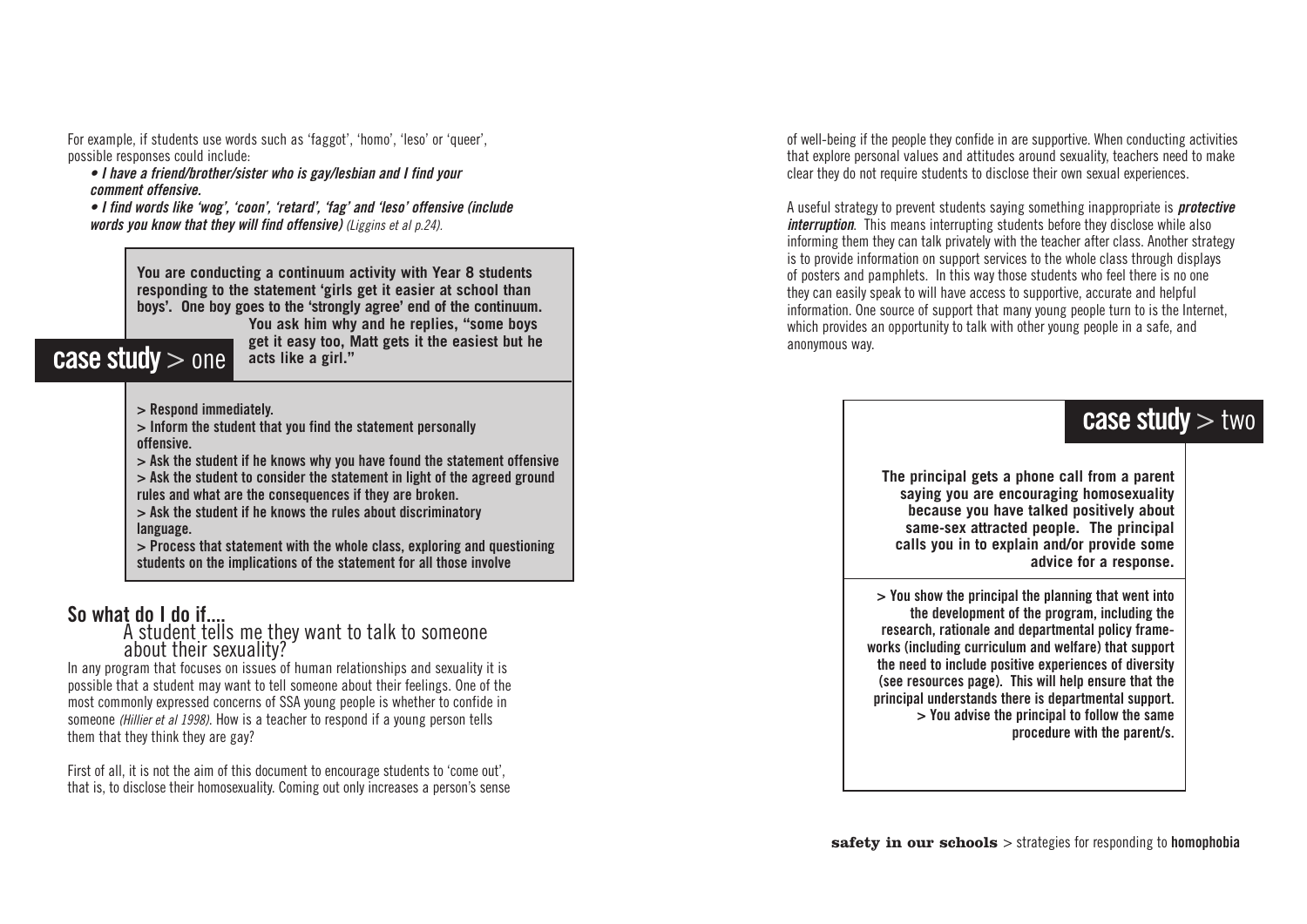#### **check the research**

> 33% of SSAY had spoken to their mothers, 20% to their fathers.

- > Of those who had spoken to their mothers, 66% found them supportive.
- > 50% who had spoken to their fathers had found them supportive.
- > Respondents had rarely spoken to professionals about their sexuality,
- though the majority had found this group to be supportive when approached.
- > 5% had sought help from student counsellors and 14% from teachers.
- > About 20% had never spoken to anyone about their feelings. *(Hillier et al 1998).*

*i* think the only reason I'm not out is I don't want to disappoint in the school system.  $(M, 17\text{ vs.})$  in the school system.  $(M, 17\text{ vs.})$ *my parents. When I was little my Mum said 'we'll always be proud of you, even if you are homosexual - maybe not as proud but still proud'* (M, 16yrs)

### **case study** > three

**A student in your class has had a number of long conversations with you about his/her sexuality. They believe they are attracted to people of the same-sex. You have given the student a range of contacts in various community agencies to provide them with support.** 

**The student has not made any contact with these services and appears to be very depressed, and fearful of the reaction of other people to his/her sexuality, particularly parents and friends.**

**> You need to ensure the safety of the student first. These signs show that the student may be at risk of some self-harm.**

**> You need to decide how much you are personally able to take on and tell the student.**

**> You may like to suggest that you can contact a service for them.**

### **So what do I do if....**

Somebody discloses their sexual preference? Disclosure of sexual preference should remain confidential. Disclosures of sexual identity or preference do not need to be reported. It is difficult for young people to talk about these issues. A teacher who, after talking with a student, informs the principal, other teachers or parents compounds that difficulty. Confidentiality is critical for these students. The students will tell other people when they are ready. If the person is at risk of harming themselves or someone else then that needs to be followed up in the prescribed way (see case study). Of course, the disclosure of physical and sexual abuse must be reported.

*I couldn't turn to the school counsellor [student welfare coordinator] because I know that she talks her "cases" over with other people. I have been told of other people's problems and once I knew that I found distrust*

### **case study** > four

**Two Year 10 girls are becoming the focus of**

**school attention as they walk around the school holding hands, and indeed, tell their friends they are 'going out'. A fellow teacher expresses her frustration with the girls for 'flaunting' their homosexual relationship and her intention to get the girls to see a counsellor.**

**It is important to consider 'Are the girls distressed. Do they appear to require counselling?' IF THE ANSWER IS: YES > then it may be appropriate to privately and individually ask them if they want support or counselling because they appear to be unhappy. They might be distressed because of harassment. If so, the best support might be that the 'harassers' are confronted. It may not stop the harassment, but at least the girls will see that this behaviour is not condoned by the school. NO > then they do not require counselling. Most importantly the two girls may not want to discuss their relationship, as a problem, with anyone. > Consider what would you do if a Year 10 girl and Year 10 boy were going out?' Does school policy require any intervention when it is a heterosexual couple? The same rules apply to homosexual couples. > Finally you could ask 'Is there a problem with the girls acting gay by holding hands in public?' If so, should they act heterosexual?'**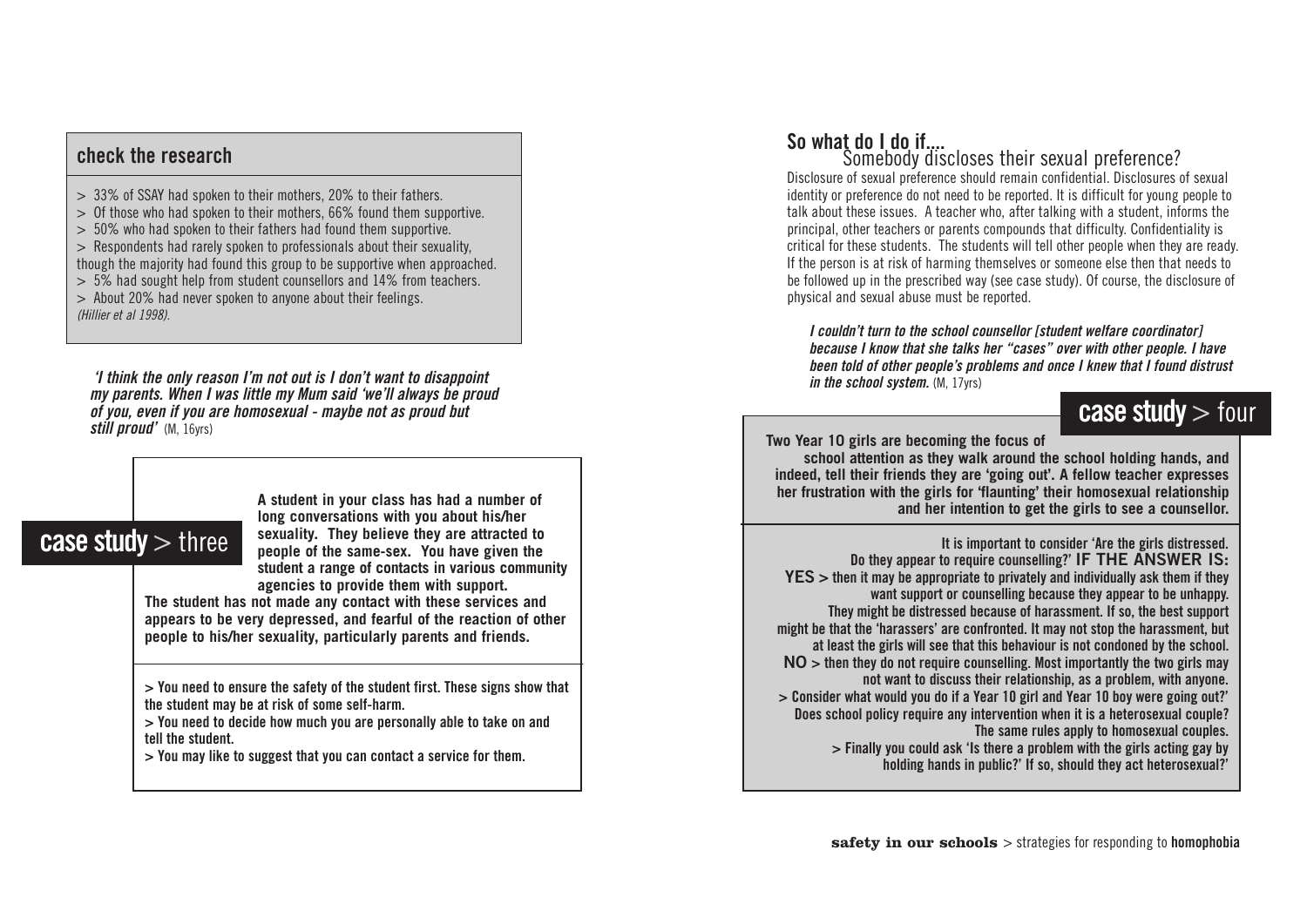As with any disclosure of a personal issue:

>listen patiently and carefully to what the young person is saying. > don't press the student for information.

In addition:<br> $>$  be affirming.

 $>$  explain that you are pleased to be told and are prepared to help if you can.  $>$  help the young person to look at the options open to them.

> connect the young person to support services when appropriate.

### **case study** > five

**A student on a Year 11-school camp tells her friends she is a lesbian. Later, two students come to you and say they are not sleeping with 'that girl' in the dormitory.**

**> Don' t panic or over react. Ask them their concerns. Take the time to listen carefully without inter ruption. You can expect comments like - "I don't want her 'perving' at me...What if she tries to come onto me?" "I'm not sleeping in the same room as someone who is sick like that!"**

**> Logically work through each of the misconceptions eg "young lesbians are predatory", using an approach such as the NAC. > If the students still refuse to share the dormitory give them**

**the option of returning to school as the consequence of their homophobia. The other students at camp will need some debriefing so that they understand school policy regarding the disciplining of discriminatory behaviour. If the statements have been made publicly you will need to process them using the above techniques with the whole group.**

**> Check that the student who disclosed her sexuality is OK, and what she would like to do. She may be reluctant to stay in the dormitory. You may also need to direct her to services and support.**

## **So what do I do if....**<br>I am a lesbian or gay teacher.

Teachers of health and sexuality education are often asked personal questions related to topics being covered in classes. Teachers will sometimes use examples from their own lives to illustrate points. This can present a personal dilemma for gay and lesbian teachers.

It is an individual decision for teachers who choose to disclose their sexuality to staff or students and in what context they talk about their lives. A broad principle to adhere to is that students do not have the right to ask personal questions of teachers related to their sexuality, regardless of their perceived sexual orientation, identity or behaviour. In the same way teachers and other students do not have the right to ask personal questions of students or their classmates.

Setting and consistently enforcing ground rules is a useful strategy to help maintain people's privacy. While it is crucial to examine personal and community values and attitudes in the health and sexuality education curriculum and make sexual diversity visible, the personal lives of staff and students should not be used as resource material. Nevertheless, the choice is with the individual teacher and if they choose to 'come out' their decision should be systemically supported. This includes the provision and maintenance of a supportive work environment with active policies and procedures affirming diversity and seeking to reduce discrimination.

Teachers who are not gay and lesbian can challenge stereotypes and affirm diversity by not disclosing their sexuality to students or constantly talking about husbands, wives and children. It is easy and safe for a teacher to place gay and lesbian people as 'somebody else', by ensuring that students know they are heterosexual. It is more powerful for this to be ambiguous and it assists in breaking down myths and discrimination.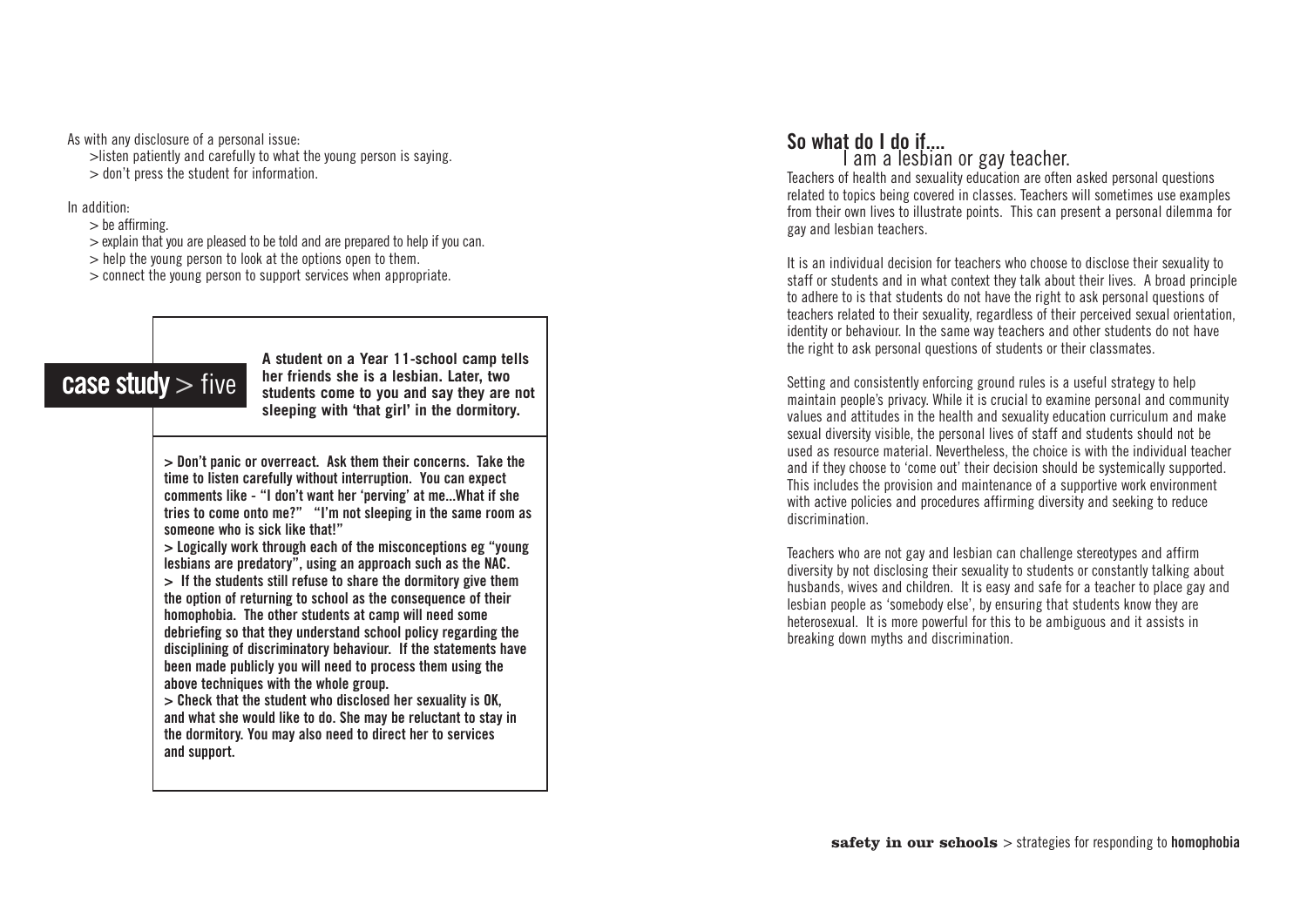**Dealing with issues related to sexuality and young people in a school setting will involve individual and community decision making. This process brings with it many differing value positions about what we think is important to life and is central to who we are and how we act.** 

**Often there is confusion about dealing with issues that may be socially contentious because of a belief that teachers need to present themselves as 'value-free'. Of course this is impossible and undesirable. What we can aim for instead, is to be 'value fair'** *(Gourlay 1993).*

**Anxiety relating to sexuality issues is a significant burden to young people. Schools can help reduce this burden by challenging anti-gay sentiment. Sexuality is a part of young people's healthy growth which all young people have a right to be supported through, without experiencing criticism, discrimination or community exposure.**

### 8 > **conclusion** 9 > **policy and legislation**

#### Commonwealth, State and Territory legislation

It is important to remember that policy and legislation is there to support the work of schools in responding to homophobia and providing a safe and supportive learning environment for our students.

Schools, school councils or boards, principals and teachers have obligations and responsibilities, both as employers and providers of education services, under a range of existing Commonwealth, State and Territory legislation related to:

- > Human rights/equal opportunity
- > Common law
- > Criminal law and
- > Child protection.

Of particular relevance are the:

- > Commonwealth Sex Discrimination Act 1984
- > Commonwealth Human Rights and Equal Opportunity Act 1986
- > Commonwealth Disability Discrimination Act 1992
- > Commonwealth Racial Discrimination Act 1995

#### Common law responsibility

Schools have clear legal responsibilities to develop, implement and review procedures to ensure safe and secure environments for all students. Under common law the relationship between teacher and student is a special duty of care which extends beyond school hours and premises. Schools need clear procedures for dealing with staff concerns about students.

#### Criminal law

Young people between 14 and 16, as well as older students, are considered legally responsible for their actions and therefore liable for criminal prosecution. Schools have to notify police of any criminal act.

#### Child protection legislation

Recent legislation requires teachers and principals to report suspicion of child abuse and/or neglect. This is sometimes referred to as mandatory reporting.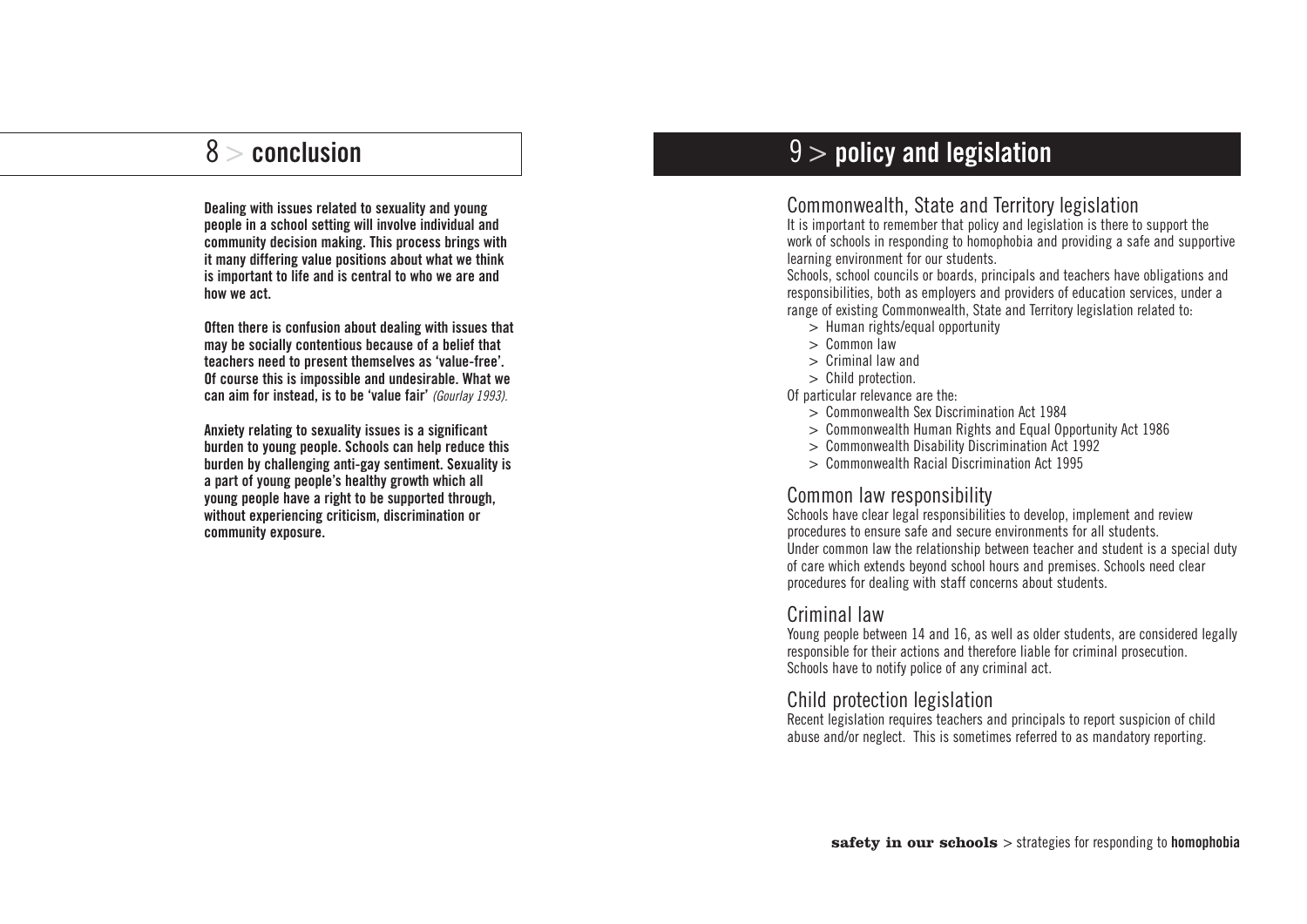#### Age of consent

The law is the same for relationships between people of the same sex and relationships between people of opposite sex.

#### $>$  BETWEEN 10 AND 16

A person is not allowed to have sex with a person in this age group if they are more than two (2) years older.

#### > AGED 16 OR 17

A person is not allowed to have sex with a person of these ages if they are under their care, supervision or authority, for example, a teacher, youth worker or foster carer. It is legal for someone of the ages of 16 or 17 to have sex otherwise.

#### Victorian Equal Opportunity Act, 1995

Of particular importance are the recently included provisions that sexual harassment includes discrimination on the grounds of sexual orientation, perceived or otherwise, and student to student harassment as unlawful. This attribute applies to all students in primary and secondary schools.

It is against the law for:

- > Principals to sexually harass staff or students
- > Staff to sexually harass other staff or students
- > Students to sexually harass staff
- > Students to sexually harass other students.

Reasonable precautions to avoid vicarious liability include development of either a specific policy on sexual harassment or the inclusion of sexual harassment in the school's anti-discrimination policy and procedures for dissemination to all members of the school community.

#### School-based implementation of policies, programs and initiatives:

Policies in themselves are not enough. It must be clear that the school through the principal, the school council and/or the school board has made every reasonable effort to involve all members of the school community in the development of school policies, practices and procedures. Once policies have been endorsed then the principal, the school council and/or the school board must make every reasonable effort to inform all members of the school community of the policy and procedures.

Review the existing policies/guidelines, programs, procedures and practices to ensure that they are inclusive of the needs of SSAY students.

- > School Charters and reviews
- > Codes of Conduct (student and staff)
- > Policies:
	- Anti-bullying and/or non-violence
	- Curriculum, principles and programs
	- Discipline
	- Equal Opportunity
	- Gender Fauity
	- Racial Harassment
	- Sexual Harassment
	- Student Management/Welfare
	- Local and wider community involvement